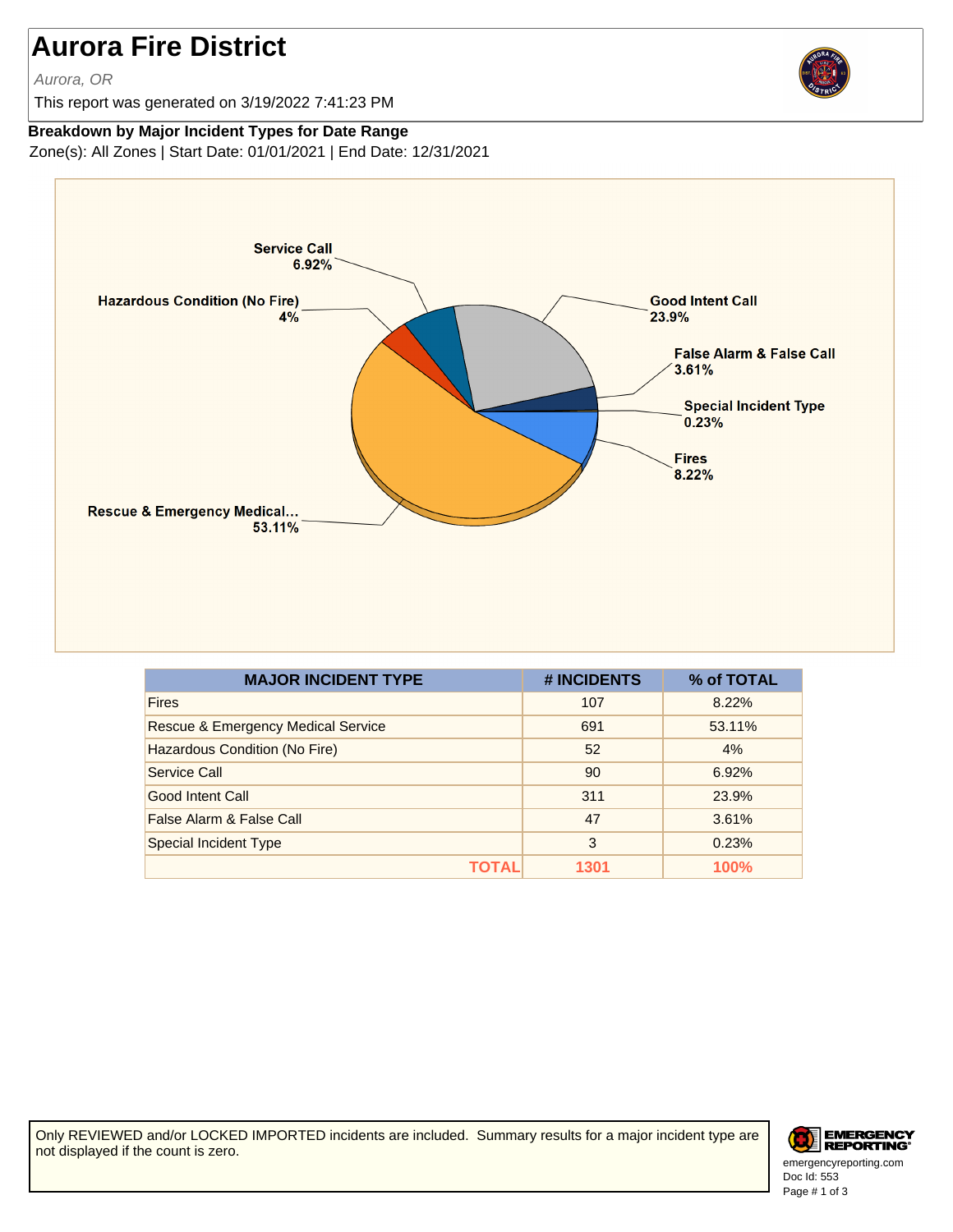| <b>INCIDENT TYPE</b><br># INCIDENTS<br>% of TOTAL<br>111 - Building fire<br>1.92%<br>25<br>112 - Fires in structure other than in a building<br>0.08%<br>1<br>113 - Cooking fire, confined to container<br>$\mathbf{1}$<br>0.08%<br>114 - Chimney or flue fire, confined to chimney or flue<br>3<br>0.23%<br>121 - Fire in mobile home used as fixed residence<br>0.08%<br>1<br>122 - Fire in motor home, camper, recreational vehicle<br>4<br>0.31%<br>131 - Passenger vehicle fire<br>16<br>1.23%<br>132 - Road freight or transport vehicle fire<br>3<br>0.23%<br>137 - Camper or recreational vehicle (RV) fire<br>1<br>0.08%<br>140 - Natural vegetation fire, other<br>4<br>0.31%<br>141 - Forest, woods or wildland fire<br>5<br>0.38%<br>142 - Brush or brush-and-grass mixture fire<br>22<br>1.69%<br>143 - Grass fire<br>5<br>0.38%<br>151 - Outside rubbish, trash or waste fire<br>11<br>0.85%<br>154 - Dumpster or other outside trash receptacle fire<br>$\mathbf{1}$<br>0.08%<br>160 - Special outside fire, other<br>$\overline{c}$<br>0.15%<br>162 - Outside equipment fire<br>1<br>0.08%<br>163 - Outside gas or vapor combustion explosion<br>$\mathbf{1}$<br>0.08%<br>311 - Medical assist, assist EMS crew<br>48<br>3.69%<br>321 - EMS call, excluding vehicle accident with injury<br>463<br>35.59%<br>322 - Motor vehicle accident with injuries<br>91<br>6.99%<br>323 - Motor vehicle/pedestrian accident (MV Ped)<br>3<br>0.23%<br>324 - Motor vehicle accident with no injuries.<br>77<br>5.92%<br>341 - Search for person on land<br>$\mathbf{1}$<br>0.08%<br>342 - Search for person in water<br>$\mathbf{1}$<br>0.08%<br>352 - Extrication of victim(s) from vehicle<br>$\overline{4}$<br>0.31%<br>361 - Swimming/recreational water areas rescue<br>$\mathbf{1}$<br>0.08%<br>365 - Watercraft rescue<br>$\mathbf{1}$<br>0.08%<br>381 - Rescue or EMS standby<br>1<br>0.08%<br>412 - Gas leak (natural gas or LPG)<br>$\overline{4}$<br>0.31%<br>413 - Oil or other combustible liquid spill<br>$\mathbf{1}$<br>0.08%<br>424 - Carbon monoxide incident<br>$\overline{c}$<br>0.15%<br>440 - Electrical wiring/equipment problem, other<br>$\mathbf{1}$<br>0.08%<br>442 - Overheated motor<br>$\overline{c}$<br>0.15%<br>444 - Power line down<br>33<br>2.54%<br>445 - Arcing, shorted electrical equipment<br>3<br>0.23%<br>460 - Accident, potential accident, other<br>$\mathbf{1}$<br>0.08%<br>462 - Aircraft standby<br>1<br>0.08%<br>463 - Vehicle accident, general cleanup<br>$\overline{4}$<br>0.31%<br>510 - Person in distress, other<br>$\mathbf{1}$<br>0.08%<br>511 - Lock-out<br>4<br>0.31%<br>512 - Ring or jewelry removal<br>$\mathbf{1}$<br>0.08%<br>520 - Water problem, other<br>$\mathbf{1}$<br>0.08%<br>542 - Animal rescue<br>1<br>0.08%<br>550 - Public service assistance, other<br>$\mathbf{1}$<br>0.08%<br>551 - Assist police or other governmental agency<br>3<br>0.23%<br>552 - Police matter<br>6<br>0.46%<br>553 - Public service<br>12<br>0.92%<br>554 - Assist invalid<br>23<br>1.77%<br>561 - Unauthorized burning<br>18<br>1.38%<br>571 - Cover assignment, standby, moveup<br>19<br>1.46%<br>611 - Dispatched & cancelled en route<br>192<br>14.76%<br>621 - Wrong location<br>9<br>0.69%<br>622 - No incident found on arrival at dispatch address<br>83<br>6.38%<br>631 - Authorized controlled burning<br>16<br>1.23% | <b>Detailed Breakdown by Incident Type</b> |  |
|-------------------------------------------------------------------------------------------------------------------------------------------------------------------------------------------------------------------------------------------------------------------------------------------------------------------------------------------------------------------------------------------------------------------------------------------------------------------------------------------------------------------------------------------------------------------------------------------------------------------------------------------------------------------------------------------------------------------------------------------------------------------------------------------------------------------------------------------------------------------------------------------------------------------------------------------------------------------------------------------------------------------------------------------------------------------------------------------------------------------------------------------------------------------------------------------------------------------------------------------------------------------------------------------------------------------------------------------------------------------------------------------------------------------------------------------------------------------------------------------------------------------------------------------------------------------------------------------------------------------------------------------------------------------------------------------------------------------------------------------------------------------------------------------------------------------------------------------------------------------------------------------------------------------------------------------------------------------------------------------------------------------------------------------------------------------------------------------------------------------------------------------------------------------------------------------------------------------------------------------------------------------------------------------------------------------------------------------------------------------------------------------------------------------------------------------------------------------------------------------------------------------------------------------------------------------------------------------------------------------------------------------------------------------------------------------------------------------------------------------------------------------------------------------------------------------------------------------------------------------------------------------------------------------------------------------------------------------------------------------------------------------------------------------------------------------------------------------------------------------------------------------------------------------------------------------------------------------------------------------------------------------------------------------------------------------------------------------------------------------------------------------|--------------------------------------------|--|
|                                                                                                                                                                                                                                                                                                                                                                                                                                                                                                                                                                                                                                                                                                                                                                                                                                                                                                                                                                                                                                                                                                                                                                                                                                                                                                                                                                                                                                                                                                                                                                                                                                                                                                                                                                                                                                                                                                                                                                                                                                                                                                                                                                                                                                                                                                                                                                                                                                                                                                                                                                                                                                                                                                                                                                                                                                                                                                                                                                                                                                                                                                                                                                                                                                                                                                                                                                                           |                                            |  |
|                                                                                                                                                                                                                                                                                                                                                                                                                                                                                                                                                                                                                                                                                                                                                                                                                                                                                                                                                                                                                                                                                                                                                                                                                                                                                                                                                                                                                                                                                                                                                                                                                                                                                                                                                                                                                                                                                                                                                                                                                                                                                                                                                                                                                                                                                                                                                                                                                                                                                                                                                                                                                                                                                                                                                                                                                                                                                                                                                                                                                                                                                                                                                                                                                                                                                                                                                                                           |                                            |  |
|                                                                                                                                                                                                                                                                                                                                                                                                                                                                                                                                                                                                                                                                                                                                                                                                                                                                                                                                                                                                                                                                                                                                                                                                                                                                                                                                                                                                                                                                                                                                                                                                                                                                                                                                                                                                                                                                                                                                                                                                                                                                                                                                                                                                                                                                                                                                                                                                                                                                                                                                                                                                                                                                                                                                                                                                                                                                                                                                                                                                                                                                                                                                                                                                                                                                                                                                                                                           |                                            |  |
|                                                                                                                                                                                                                                                                                                                                                                                                                                                                                                                                                                                                                                                                                                                                                                                                                                                                                                                                                                                                                                                                                                                                                                                                                                                                                                                                                                                                                                                                                                                                                                                                                                                                                                                                                                                                                                                                                                                                                                                                                                                                                                                                                                                                                                                                                                                                                                                                                                                                                                                                                                                                                                                                                                                                                                                                                                                                                                                                                                                                                                                                                                                                                                                                                                                                                                                                                                                           |                                            |  |
|                                                                                                                                                                                                                                                                                                                                                                                                                                                                                                                                                                                                                                                                                                                                                                                                                                                                                                                                                                                                                                                                                                                                                                                                                                                                                                                                                                                                                                                                                                                                                                                                                                                                                                                                                                                                                                                                                                                                                                                                                                                                                                                                                                                                                                                                                                                                                                                                                                                                                                                                                                                                                                                                                                                                                                                                                                                                                                                                                                                                                                                                                                                                                                                                                                                                                                                                                                                           |                                            |  |
|                                                                                                                                                                                                                                                                                                                                                                                                                                                                                                                                                                                                                                                                                                                                                                                                                                                                                                                                                                                                                                                                                                                                                                                                                                                                                                                                                                                                                                                                                                                                                                                                                                                                                                                                                                                                                                                                                                                                                                                                                                                                                                                                                                                                                                                                                                                                                                                                                                                                                                                                                                                                                                                                                                                                                                                                                                                                                                                                                                                                                                                                                                                                                                                                                                                                                                                                                                                           |                                            |  |
|                                                                                                                                                                                                                                                                                                                                                                                                                                                                                                                                                                                                                                                                                                                                                                                                                                                                                                                                                                                                                                                                                                                                                                                                                                                                                                                                                                                                                                                                                                                                                                                                                                                                                                                                                                                                                                                                                                                                                                                                                                                                                                                                                                                                                                                                                                                                                                                                                                                                                                                                                                                                                                                                                                                                                                                                                                                                                                                                                                                                                                                                                                                                                                                                                                                                                                                                                                                           |                                            |  |
|                                                                                                                                                                                                                                                                                                                                                                                                                                                                                                                                                                                                                                                                                                                                                                                                                                                                                                                                                                                                                                                                                                                                                                                                                                                                                                                                                                                                                                                                                                                                                                                                                                                                                                                                                                                                                                                                                                                                                                                                                                                                                                                                                                                                                                                                                                                                                                                                                                                                                                                                                                                                                                                                                                                                                                                                                                                                                                                                                                                                                                                                                                                                                                                                                                                                                                                                                                                           |                                            |  |
|                                                                                                                                                                                                                                                                                                                                                                                                                                                                                                                                                                                                                                                                                                                                                                                                                                                                                                                                                                                                                                                                                                                                                                                                                                                                                                                                                                                                                                                                                                                                                                                                                                                                                                                                                                                                                                                                                                                                                                                                                                                                                                                                                                                                                                                                                                                                                                                                                                                                                                                                                                                                                                                                                                                                                                                                                                                                                                                                                                                                                                                                                                                                                                                                                                                                                                                                                                                           |                                            |  |
|                                                                                                                                                                                                                                                                                                                                                                                                                                                                                                                                                                                                                                                                                                                                                                                                                                                                                                                                                                                                                                                                                                                                                                                                                                                                                                                                                                                                                                                                                                                                                                                                                                                                                                                                                                                                                                                                                                                                                                                                                                                                                                                                                                                                                                                                                                                                                                                                                                                                                                                                                                                                                                                                                                                                                                                                                                                                                                                                                                                                                                                                                                                                                                                                                                                                                                                                                                                           |                                            |  |
|                                                                                                                                                                                                                                                                                                                                                                                                                                                                                                                                                                                                                                                                                                                                                                                                                                                                                                                                                                                                                                                                                                                                                                                                                                                                                                                                                                                                                                                                                                                                                                                                                                                                                                                                                                                                                                                                                                                                                                                                                                                                                                                                                                                                                                                                                                                                                                                                                                                                                                                                                                                                                                                                                                                                                                                                                                                                                                                                                                                                                                                                                                                                                                                                                                                                                                                                                                                           |                                            |  |
|                                                                                                                                                                                                                                                                                                                                                                                                                                                                                                                                                                                                                                                                                                                                                                                                                                                                                                                                                                                                                                                                                                                                                                                                                                                                                                                                                                                                                                                                                                                                                                                                                                                                                                                                                                                                                                                                                                                                                                                                                                                                                                                                                                                                                                                                                                                                                                                                                                                                                                                                                                                                                                                                                                                                                                                                                                                                                                                                                                                                                                                                                                                                                                                                                                                                                                                                                                                           |                                            |  |
|                                                                                                                                                                                                                                                                                                                                                                                                                                                                                                                                                                                                                                                                                                                                                                                                                                                                                                                                                                                                                                                                                                                                                                                                                                                                                                                                                                                                                                                                                                                                                                                                                                                                                                                                                                                                                                                                                                                                                                                                                                                                                                                                                                                                                                                                                                                                                                                                                                                                                                                                                                                                                                                                                                                                                                                                                                                                                                                                                                                                                                                                                                                                                                                                                                                                                                                                                                                           |                                            |  |
|                                                                                                                                                                                                                                                                                                                                                                                                                                                                                                                                                                                                                                                                                                                                                                                                                                                                                                                                                                                                                                                                                                                                                                                                                                                                                                                                                                                                                                                                                                                                                                                                                                                                                                                                                                                                                                                                                                                                                                                                                                                                                                                                                                                                                                                                                                                                                                                                                                                                                                                                                                                                                                                                                                                                                                                                                                                                                                                                                                                                                                                                                                                                                                                                                                                                                                                                                                                           |                                            |  |
|                                                                                                                                                                                                                                                                                                                                                                                                                                                                                                                                                                                                                                                                                                                                                                                                                                                                                                                                                                                                                                                                                                                                                                                                                                                                                                                                                                                                                                                                                                                                                                                                                                                                                                                                                                                                                                                                                                                                                                                                                                                                                                                                                                                                                                                                                                                                                                                                                                                                                                                                                                                                                                                                                                                                                                                                                                                                                                                                                                                                                                                                                                                                                                                                                                                                                                                                                                                           |                                            |  |
|                                                                                                                                                                                                                                                                                                                                                                                                                                                                                                                                                                                                                                                                                                                                                                                                                                                                                                                                                                                                                                                                                                                                                                                                                                                                                                                                                                                                                                                                                                                                                                                                                                                                                                                                                                                                                                                                                                                                                                                                                                                                                                                                                                                                                                                                                                                                                                                                                                                                                                                                                                                                                                                                                                                                                                                                                                                                                                                                                                                                                                                                                                                                                                                                                                                                                                                                                                                           |                                            |  |
|                                                                                                                                                                                                                                                                                                                                                                                                                                                                                                                                                                                                                                                                                                                                                                                                                                                                                                                                                                                                                                                                                                                                                                                                                                                                                                                                                                                                                                                                                                                                                                                                                                                                                                                                                                                                                                                                                                                                                                                                                                                                                                                                                                                                                                                                                                                                                                                                                                                                                                                                                                                                                                                                                                                                                                                                                                                                                                                                                                                                                                                                                                                                                                                                                                                                                                                                                                                           |                                            |  |
|                                                                                                                                                                                                                                                                                                                                                                                                                                                                                                                                                                                                                                                                                                                                                                                                                                                                                                                                                                                                                                                                                                                                                                                                                                                                                                                                                                                                                                                                                                                                                                                                                                                                                                                                                                                                                                                                                                                                                                                                                                                                                                                                                                                                                                                                                                                                                                                                                                                                                                                                                                                                                                                                                                                                                                                                                                                                                                                                                                                                                                                                                                                                                                                                                                                                                                                                                                                           |                                            |  |
|                                                                                                                                                                                                                                                                                                                                                                                                                                                                                                                                                                                                                                                                                                                                                                                                                                                                                                                                                                                                                                                                                                                                                                                                                                                                                                                                                                                                                                                                                                                                                                                                                                                                                                                                                                                                                                                                                                                                                                                                                                                                                                                                                                                                                                                                                                                                                                                                                                                                                                                                                                                                                                                                                                                                                                                                                                                                                                                                                                                                                                                                                                                                                                                                                                                                                                                                                                                           |                                            |  |
|                                                                                                                                                                                                                                                                                                                                                                                                                                                                                                                                                                                                                                                                                                                                                                                                                                                                                                                                                                                                                                                                                                                                                                                                                                                                                                                                                                                                                                                                                                                                                                                                                                                                                                                                                                                                                                                                                                                                                                                                                                                                                                                                                                                                                                                                                                                                                                                                                                                                                                                                                                                                                                                                                                                                                                                                                                                                                                                                                                                                                                                                                                                                                                                                                                                                                                                                                                                           |                                            |  |
|                                                                                                                                                                                                                                                                                                                                                                                                                                                                                                                                                                                                                                                                                                                                                                                                                                                                                                                                                                                                                                                                                                                                                                                                                                                                                                                                                                                                                                                                                                                                                                                                                                                                                                                                                                                                                                                                                                                                                                                                                                                                                                                                                                                                                                                                                                                                                                                                                                                                                                                                                                                                                                                                                                                                                                                                                                                                                                                                                                                                                                                                                                                                                                                                                                                                                                                                                                                           |                                            |  |
|                                                                                                                                                                                                                                                                                                                                                                                                                                                                                                                                                                                                                                                                                                                                                                                                                                                                                                                                                                                                                                                                                                                                                                                                                                                                                                                                                                                                                                                                                                                                                                                                                                                                                                                                                                                                                                                                                                                                                                                                                                                                                                                                                                                                                                                                                                                                                                                                                                                                                                                                                                                                                                                                                                                                                                                                                                                                                                                                                                                                                                                                                                                                                                                                                                                                                                                                                                                           |                                            |  |
|                                                                                                                                                                                                                                                                                                                                                                                                                                                                                                                                                                                                                                                                                                                                                                                                                                                                                                                                                                                                                                                                                                                                                                                                                                                                                                                                                                                                                                                                                                                                                                                                                                                                                                                                                                                                                                                                                                                                                                                                                                                                                                                                                                                                                                                                                                                                                                                                                                                                                                                                                                                                                                                                                                                                                                                                                                                                                                                                                                                                                                                                                                                                                                                                                                                                                                                                                                                           |                                            |  |
|                                                                                                                                                                                                                                                                                                                                                                                                                                                                                                                                                                                                                                                                                                                                                                                                                                                                                                                                                                                                                                                                                                                                                                                                                                                                                                                                                                                                                                                                                                                                                                                                                                                                                                                                                                                                                                                                                                                                                                                                                                                                                                                                                                                                                                                                                                                                                                                                                                                                                                                                                                                                                                                                                                                                                                                                                                                                                                                                                                                                                                                                                                                                                                                                                                                                                                                                                                                           |                                            |  |
|                                                                                                                                                                                                                                                                                                                                                                                                                                                                                                                                                                                                                                                                                                                                                                                                                                                                                                                                                                                                                                                                                                                                                                                                                                                                                                                                                                                                                                                                                                                                                                                                                                                                                                                                                                                                                                                                                                                                                                                                                                                                                                                                                                                                                                                                                                                                                                                                                                                                                                                                                                                                                                                                                                                                                                                                                                                                                                                                                                                                                                                                                                                                                                                                                                                                                                                                                                                           |                                            |  |
|                                                                                                                                                                                                                                                                                                                                                                                                                                                                                                                                                                                                                                                                                                                                                                                                                                                                                                                                                                                                                                                                                                                                                                                                                                                                                                                                                                                                                                                                                                                                                                                                                                                                                                                                                                                                                                                                                                                                                                                                                                                                                                                                                                                                                                                                                                                                                                                                                                                                                                                                                                                                                                                                                                                                                                                                                                                                                                                                                                                                                                                                                                                                                                                                                                                                                                                                                                                           |                                            |  |
|                                                                                                                                                                                                                                                                                                                                                                                                                                                                                                                                                                                                                                                                                                                                                                                                                                                                                                                                                                                                                                                                                                                                                                                                                                                                                                                                                                                                                                                                                                                                                                                                                                                                                                                                                                                                                                                                                                                                                                                                                                                                                                                                                                                                                                                                                                                                                                                                                                                                                                                                                                                                                                                                                                                                                                                                                                                                                                                                                                                                                                                                                                                                                                                                                                                                                                                                                                                           |                                            |  |
|                                                                                                                                                                                                                                                                                                                                                                                                                                                                                                                                                                                                                                                                                                                                                                                                                                                                                                                                                                                                                                                                                                                                                                                                                                                                                                                                                                                                                                                                                                                                                                                                                                                                                                                                                                                                                                                                                                                                                                                                                                                                                                                                                                                                                                                                                                                                                                                                                                                                                                                                                                                                                                                                                                                                                                                                                                                                                                                                                                                                                                                                                                                                                                                                                                                                                                                                                                                           |                                            |  |
|                                                                                                                                                                                                                                                                                                                                                                                                                                                                                                                                                                                                                                                                                                                                                                                                                                                                                                                                                                                                                                                                                                                                                                                                                                                                                                                                                                                                                                                                                                                                                                                                                                                                                                                                                                                                                                                                                                                                                                                                                                                                                                                                                                                                                                                                                                                                                                                                                                                                                                                                                                                                                                                                                                                                                                                                                                                                                                                                                                                                                                                                                                                                                                                                                                                                                                                                                                                           |                                            |  |
|                                                                                                                                                                                                                                                                                                                                                                                                                                                                                                                                                                                                                                                                                                                                                                                                                                                                                                                                                                                                                                                                                                                                                                                                                                                                                                                                                                                                                                                                                                                                                                                                                                                                                                                                                                                                                                                                                                                                                                                                                                                                                                                                                                                                                                                                                                                                                                                                                                                                                                                                                                                                                                                                                                                                                                                                                                                                                                                                                                                                                                                                                                                                                                                                                                                                                                                                                                                           |                                            |  |
|                                                                                                                                                                                                                                                                                                                                                                                                                                                                                                                                                                                                                                                                                                                                                                                                                                                                                                                                                                                                                                                                                                                                                                                                                                                                                                                                                                                                                                                                                                                                                                                                                                                                                                                                                                                                                                                                                                                                                                                                                                                                                                                                                                                                                                                                                                                                                                                                                                                                                                                                                                                                                                                                                                                                                                                                                                                                                                                                                                                                                                                                                                                                                                                                                                                                                                                                                                                           |                                            |  |
|                                                                                                                                                                                                                                                                                                                                                                                                                                                                                                                                                                                                                                                                                                                                                                                                                                                                                                                                                                                                                                                                                                                                                                                                                                                                                                                                                                                                                                                                                                                                                                                                                                                                                                                                                                                                                                                                                                                                                                                                                                                                                                                                                                                                                                                                                                                                                                                                                                                                                                                                                                                                                                                                                                                                                                                                                                                                                                                                                                                                                                                                                                                                                                                                                                                                                                                                                                                           |                                            |  |
|                                                                                                                                                                                                                                                                                                                                                                                                                                                                                                                                                                                                                                                                                                                                                                                                                                                                                                                                                                                                                                                                                                                                                                                                                                                                                                                                                                                                                                                                                                                                                                                                                                                                                                                                                                                                                                                                                                                                                                                                                                                                                                                                                                                                                                                                                                                                                                                                                                                                                                                                                                                                                                                                                                                                                                                                                                                                                                                                                                                                                                                                                                                                                                                                                                                                                                                                                                                           |                                            |  |
|                                                                                                                                                                                                                                                                                                                                                                                                                                                                                                                                                                                                                                                                                                                                                                                                                                                                                                                                                                                                                                                                                                                                                                                                                                                                                                                                                                                                                                                                                                                                                                                                                                                                                                                                                                                                                                                                                                                                                                                                                                                                                                                                                                                                                                                                                                                                                                                                                                                                                                                                                                                                                                                                                                                                                                                                                                                                                                                                                                                                                                                                                                                                                                                                                                                                                                                                                                                           |                                            |  |
|                                                                                                                                                                                                                                                                                                                                                                                                                                                                                                                                                                                                                                                                                                                                                                                                                                                                                                                                                                                                                                                                                                                                                                                                                                                                                                                                                                                                                                                                                                                                                                                                                                                                                                                                                                                                                                                                                                                                                                                                                                                                                                                                                                                                                                                                                                                                                                                                                                                                                                                                                                                                                                                                                                                                                                                                                                                                                                                                                                                                                                                                                                                                                                                                                                                                                                                                                                                           |                                            |  |
|                                                                                                                                                                                                                                                                                                                                                                                                                                                                                                                                                                                                                                                                                                                                                                                                                                                                                                                                                                                                                                                                                                                                                                                                                                                                                                                                                                                                                                                                                                                                                                                                                                                                                                                                                                                                                                                                                                                                                                                                                                                                                                                                                                                                                                                                                                                                                                                                                                                                                                                                                                                                                                                                                                                                                                                                                                                                                                                                                                                                                                                                                                                                                                                                                                                                                                                                                                                           |                                            |  |
|                                                                                                                                                                                                                                                                                                                                                                                                                                                                                                                                                                                                                                                                                                                                                                                                                                                                                                                                                                                                                                                                                                                                                                                                                                                                                                                                                                                                                                                                                                                                                                                                                                                                                                                                                                                                                                                                                                                                                                                                                                                                                                                                                                                                                                                                                                                                                                                                                                                                                                                                                                                                                                                                                                                                                                                                                                                                                                                                                                                                                                                                                                                                                                                                                                                                                                                                                                                           |                                            |  |
|                                                                                                                                                                                                                                                                                                                                                                                                                                                                                                                                                                                                                                                                                                                                                                                                                                                                                                                                                                                                                                                                                                                                                                                                                                                                                                                                                                                                                                                                                                                                                                                                                                                                                                                                                                                                                                                                                                                                                                                                                                                                                                                                                                                                                                                                                                                                                                                                                                                                                                                                                                                                                                                                                                                                                                                                                                                                                                                                                                                                                                                                                                                                                                                                                                                                                                                                                                                           |                                            |  |
|                                                                                                                                                                                                                                                                                                                                                                                                                                                                                                                                                                                                                                                                                                                                                                                                                                                                                                                                                                                                                                                                                                                                                                                                                                                                                                                                                                                                                                                                                                                                                                                                                                                                                                                                                                                                                                                                                                                                                                                                                                                                                                                                                                                                                                                                                                                                                                                                                                                                                                                                                                                                                                                                                                                                                                                                                                                                                                                                                                                                                                                                                                                                                                                                                                                                                                                                                                                           |                                            |  |
|                                                                                                                                                                                                                                                                                                                                                                                                                                                                                                                                                                                                                                                                                                                                                                                                                                                                                                                                                                                                                                                                                                                                                                                                                                                                                                                                                                                                                                                                                                                                                                                                                                                                                                                                                                                                                                                                                                                                                                                                                                                                                                                                                                                                                                                                                                                                                                                                                                                                                                                                                                                                                                                                                                                                                                                                                                                                                                                                                                                                                                                                                                                                                                                                                                                                                                                                                                                           |                                            |  |
|                                                                                                                                                                                                                                                                                                                                                                                                                                                                                                                                                                                                                                                                                                                                                                                                                                                                                                                                                                                                                                                                                                                                                                                                                                                                                                                                                                                                                                                                                                                                                                                                                                                                                                                                                                                                                                                                                                                                                                                                                                                                                                                                                                                                                                                                                                                                                                                                                                                                                                                                                                                                                                                                                                                                                                                                                                                                                                                                                                                                                                                                                                                                                                                                                                                                                                                                                                                           |                                            |  |
|                                                                                                                                                                                                                                                                                                                                                                                                                                                                                                                                                                                                                                                                                                                                                                                                                                                                                                                                                                                                                                                                                                                                                                                                                                                                                                                                                                                                                                                                                                                                                                                                                                                                                                                                                                                                                                                                                                                                                                                                                                                                                                                                                                                                                                                                                                                                                                                                                                                                                                                                                                                                                                                                                                                                                                                                                                                                                                                                                                                                                                                                                                                                                                                                                                                                                                                                                                                           |                                            |  |
|                                                                                                                                                                                                                                                                                                                                                                                                                                                                                                                                                                                                                                                                                                                                                                                                                                                                                                                                                                                                                                                                                                                                                                                                                                                                                                                                                                                                                                                                                                                                                                                                                                                                                                                                                                                                                                                                                                                                                                                                                                                                                                                                                                                                                                                                                                                                                                                                                                                                                                                                                                                                                                                                                                                                                                                                                                                                                                                                                                                                                                                                                                                                                                                                                                                                                                                                                                                           |                                            |  |
|                                                                                                                                                                                                                                                                                                                                                                                                                                                                                                                                                                                                                                                                                                                                                                                                                                                                                                                                                                                                                                                                                                                                                                                                                                                                                                                                                                                                                                                                                                                                                                                                                                                                                                                                                                                                                                                                                                                                                                                                                                                                                                                                                                                                                                                                                                                                                                                                                                                                                                                                                                                                                                                                                                                                                                                                                                                                                                                                                                                                                                                                                                                                                                                                                                                                                                                                                                                           |                                            |  |
|                                                                                                                                                                                                                                                                                                                                                                                                                                                                                                                                                                                                                                                                                                                                                                                                                                                                                                                                                                                                                                                                                                                                                                                                                                                                                                                                                                                                                                                                                                                                                                                                                                                                                                                                                                                                                                                                                                                                                                                                                                                                                                                                                                                                                                                                                                                                                                                                                                                                                                                                                                                                                                                                                                                                                                                                                                                                                                                                                                                                                                                                                                                                                                                                                                                                                                                                                                                           |                                            |  |
|                                                                                                                                                                                                                                                                                                                                                                                                                                                                                                                                                                                                                                                                                                                                                                                                                                                                                                                                                                                                                                                                                                                                                                                                                                                                                                                                                                                                                                                                                                                                                                                                                                                                                                                                                                                                                                                                                                                                                                                                                                                                                                                                                                                                                                                                                                                                                                                                                                                                                                                                                                                                                                                                                                                                                                                                                                                                                                                                                                                                                                                                                                                                                                                                                                                                                                                                                                                           |                                            |  |
|                                                                                                                                                                                                                                                                                                                                                                                                                                                                                                                                                                                                                                                                                                                                                                                                                                                                                                                                                                                                                                                                                                                                                                                                                                                                                                                                                                                                                                                                                                                                                                                                                                                                                                                                                                                                                                                                                                                                                                                                                                                                                                                                                                                                                                                                                                                                                                                                                                                                                                                                                                                                                                                                                                                                                                                                                                                                                                                                                                                                                                                                                                                                                                                                                                                                                                                                                                                           |                                            |  |
|                                                                                                                                                                                                                                                                                                                                                                                                                                                                                                                                                                                                                                                                                                                                                                                                                                                                                                                                                                                                                                                                                                                                                                                                                                                                                                                                                                                                                                                                                                                                                                                                                                                                                                                                                                                                                                                                                                                                                                                                                                                                                                                                                                                                                                                                                                                                                                                                                                                                                                                                                                                                                                                                                                                                                                                                                                                                                                                                                                                                                                                                                                                                                                                                                                                                                                                                                                                           |                                            |  |
|                                                                                                                                                                                                                                                                                                                                                                                                                                                                                                                                                                                                                                                                                                                                                                                                                                                                                                                                                                                                                                                                                                                                                                                                                                                                                                                                                                                                                                                                                                                                                                                                                                                                                                                                                                                                                                                                                                                                                                                                                                                                                                                                                                                                                                                                                                                                                                                                                                                                                                                                                                                                                                                                                                                                                                                                                                                                                                                                                                                                                                                                                                                                                                                                                                                                                                                                                                                           |                                            |  |
|                                                                                                                                                                                                                                                                                                                                                                                                                                                                                                                                                                                                                                                                                                                                                                                                                                                                                                                                                                                                                                                                                                                                                                                                                                                                                                                                                                                                                                                                                                                                                                                                                                                                                                                                                                                                                                                                                                                                                                                                                                                                                                                                                                                                                                                                                                                                                                                                                                                                                                                                                                                                                                                                                                                                                                                                                                                                                                                                                                                                                                                                                                                                                                                                                                                                                                                                                                                           |                                            |  |
|                                                                                                                                                                                                                                                                                                                                                                                                                                                                                                                                                                                                                                                                                                                                                                                                                                                                                                                                                                                                                                                                                                                                                                                                                                                                                                                                                                                                                                                                                                                                                                                                                                                                                                                                                                                                                                                                                                                                                                                                                                                                                                                                                                                                                                                                                                                                                                                                                                                                                                                                                                                                                                                                                                                                                                                                                                                                                                                                                                                                                                                                                                                                                                                                                                                                                                                                                                                           |                                            |  |
|                                                                                                                                                                                                                                                                                                                                                                                                                                                                                                                                                                                                                                                                                                                                                                                                                                                                                                                                                                                                                                                                                                                                                                                                                                                                                                                                                                                                                                                                                                                                                                                                                                                                                                                                                                                                                                                                                                                                                                                                                                                                                                                                                                                                                                                                                                                                                                                                                                                                                                                                                                                                                                                                                                                                                                                                                                                                                                                                                                                                                                                                                                                                                                                                                                                                                                                                                                                           |                                            |  |
|                                                                                                                                                                                                                                                                                                                                                                                                                                                                                                                                                                                                                                                                                                                                                                                                                                                                                                                                                                                                                                                                                                                                                                                                                                                                                                                                                                                                                                                                                                                                                                                                                                                                                                                                                                                                                                                                                                                                                                                                                                                                                                                                                                                                                                                                                                                                                                                                                                                                                                                                                                                                                                                                                                                                                                                                                                                                                                                                                                                                                                                                                                                                                                                                                                                                                                                                                                                           |                                            |  |
|                                                                                                                                                                                                                                                                                                                                                                                                                                                                                                                                                                                                                                                                                                                                                                                                                                                                                                                                                                                                                                                                                                                                                                                                                                                                                                                                                                                                                                                                                                                                                                                                                                                                                                                                                                                                                                                                                                                                                                                                                                                                                                                                                                                                                                                                                                                                                                                                                                                                                                                                                                                                                                                                                                                                                                                                                                                                                                                                                                                                                                                                                                                                                                                                                                                                                                                                                                                           |                                            |  |
|                                                                                                                                                                                                                                                                                                                                                                                                                                                                                                                                                                                                                                                                                                                                                                                                                                                                                                                                                                                                                                                                                                                                                                                                                                                                                                                                                                                                                                                                                                                                                                                                                                                                                                                                                                                                                                                                                                                                                                                                                                                                                                                                                                                                                                                                                                                                                                                                                                                                                                                                                                                                                                                                                                                                                                                                                                                                                                                                                                                                                                                                                                                                                                                                                                                                                                                                                                                           |                                            |  |
|                                                                                                                                                                                                                                                                                                                                                                                                                                                                                                                                                                                                                                                                                                                                                                                                                                                                                                                                                                                                                                                                                                                                                                                                                                                                                                                                                                                                                                                                                                                                                                                                                                                                                                                                                                                                                                                                                                                                                                                                                                                                                                                                                                                                                                                                                                                                                                                                                                                                                                                                                                                                                                                                                                                                                                                                                                                                                                                                                                                                                                                                                                                                                                                                                                                                                                                                                                                           |                                            |  |
|                                                                                                                                                                                                                                                                                                                                                                                                                                                                                                                                                                                                                                                                                                                                                                                                                                                                                                                                                                                                                                                                                                                                                                                                                                                                                                                                                                                                                                                                                                                                                                                                                                                                                                                                                                                                                                                                                                                                                                                                                                                                                                                                                                                                                                                                                                                                                                                                                                                                                                                                                                                                                                                                                                                                                                                                                                                                                                                                                                                                                                                                                                                                                                                                                                                                                                                                                                                           |                                            |  |

Only REVIEWED and/or LOCKED IMPORTED incidents are included. Summary results for a major incident type are not displayed if the count is zero.

## EMERGENCY

Doc Id: 553 emergencyreporting.com Page # 2 of 3